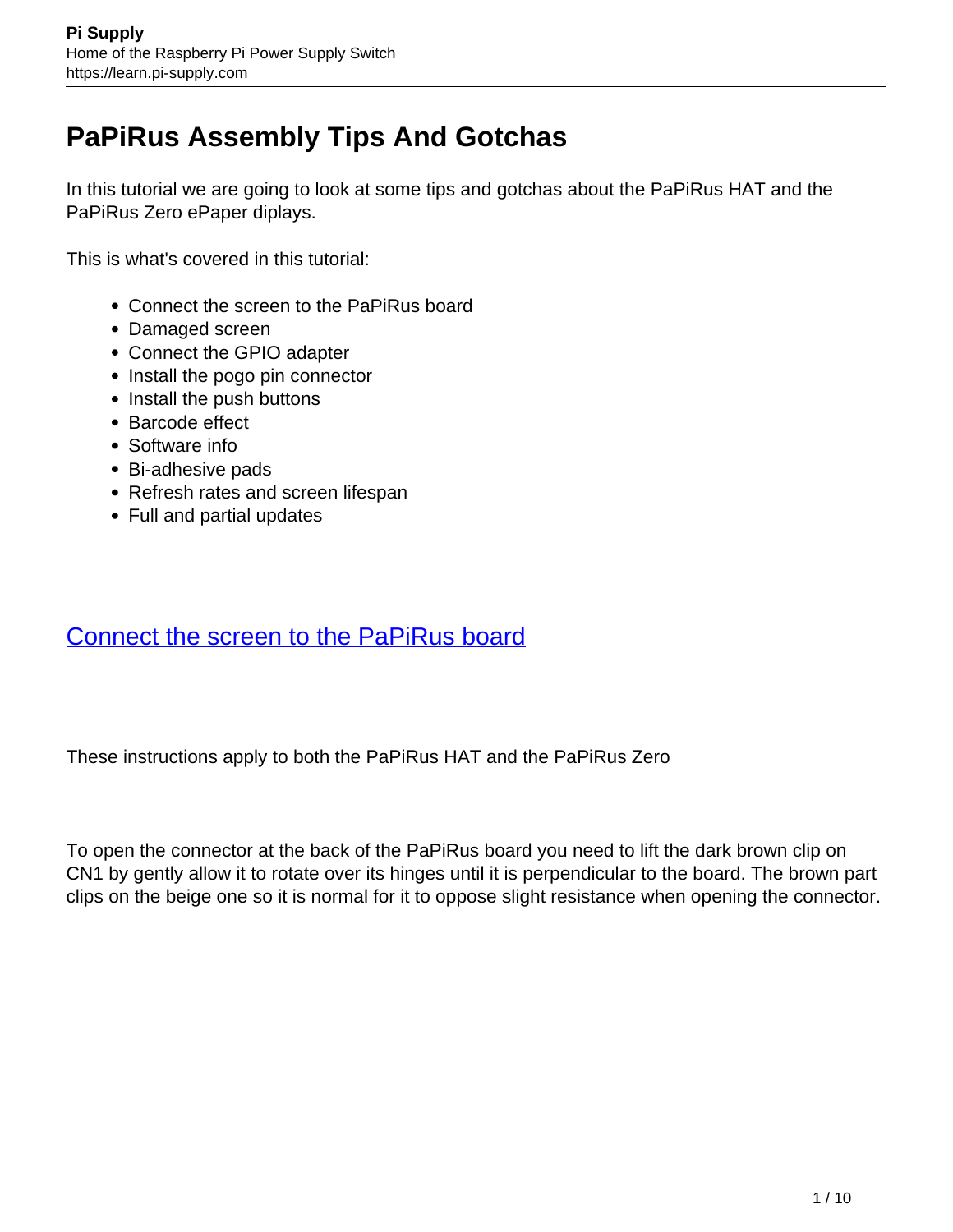

The cable terminal is the same for every screen. With the connector open, slide the cable on the beige part of the connector and gently push it so that it reaches underneath the brown clip. Make sure that the cable is inserted evenly so that when the clip is rotate back into the closed position the two dots shown in the picture are parallel with the connector.

This is one of the main causes of the screen not operating correctly so make sure you pay particular care when plugging the screen in CN1.

Once the cable is in the correct position, rotate the brown clip into the closed position. You will notice that it will oppose some resistance but this is absolutely normal.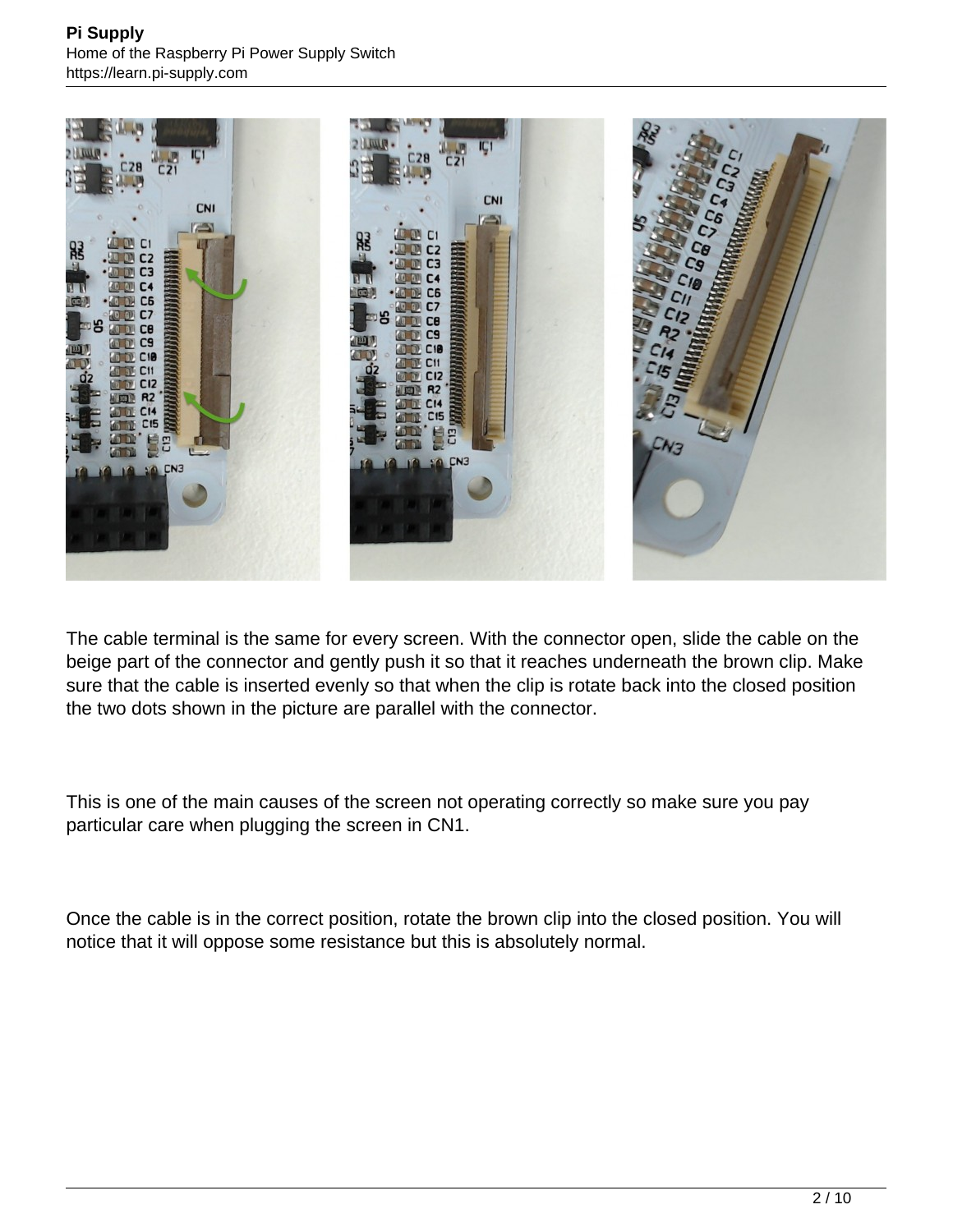

## Damaged screen

The screens are extremely fragile so be very careful when handling them and fix them on the board only when your project is quite "defined". In alternatively to the bi-adhesive provided you can use a little bit of blue tack to keep the screen in place whilst you are still developing your idea so that you can easily lift the screen off before removing the PaPiRus from the Raspberry Pi. In this way you'll make sure that you will never exercise too much pressure on the screen itself.

If the damage is not obvious you can run

which will tell you if screen is functioning correctly or not.

We are now offering [replacement screens, follow this link](https://learn.pi-supply.com/product/epaper-displays/) to get a replacement or simply a different size from the one you have.

Connect the GPIO adapter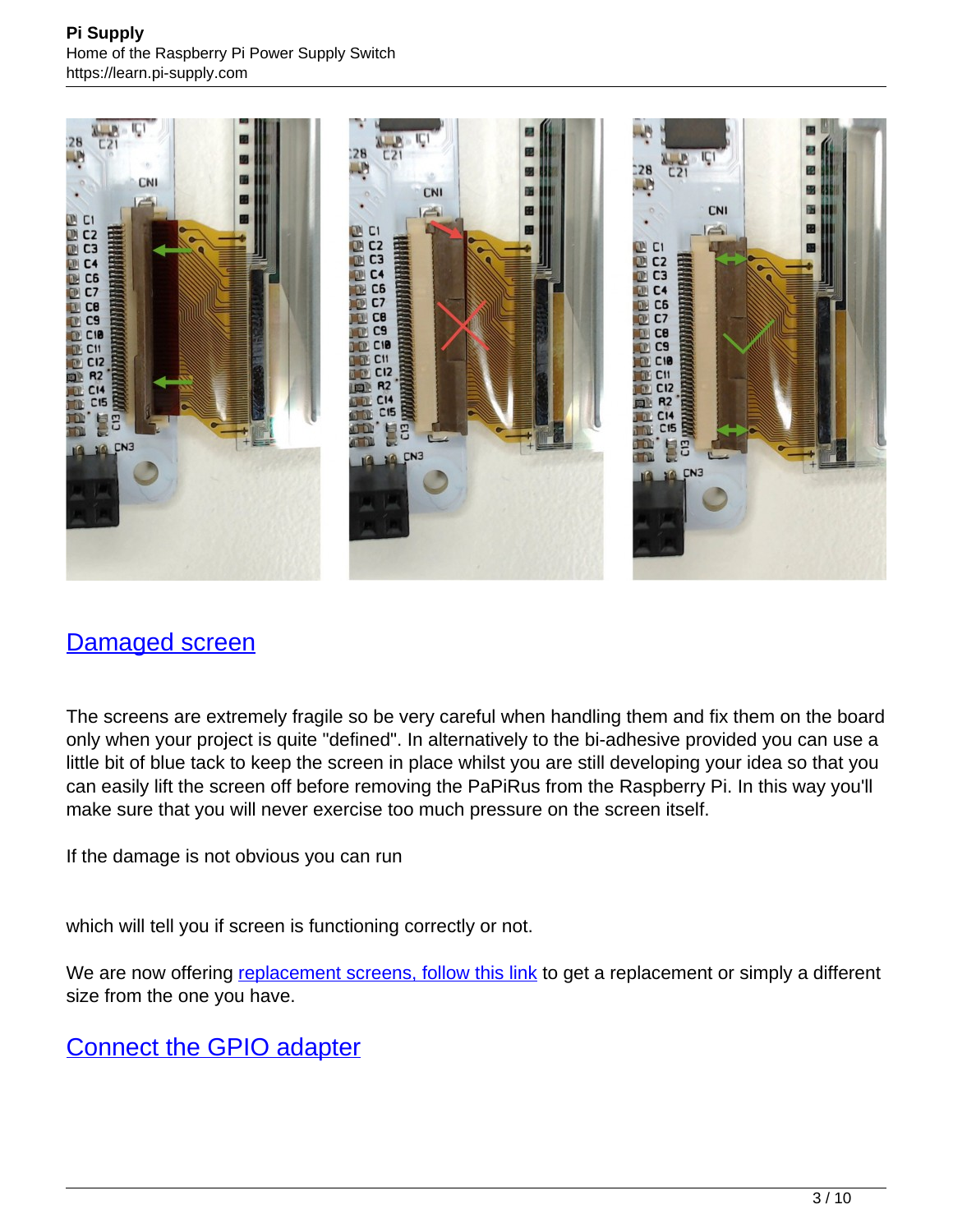Note that these instructions only apply to the PaPiRus HAT

If you need to place the PaPiRus HAT board elsewhere in your project than on the Raspberry Pi GPIO header then you can use the **GPIO adapter** which plugs in CN4. This connector replicates the GPIO on a practical flat cable to provide more flexibility in positioning the screen for your project.

To open the connector slide out the black clip. Push the flat cable in completely then push the black clip back in. The flat cable will have to be plugged in so that the blue part always faces upwards as in the picture.



# Install the pogo pin connector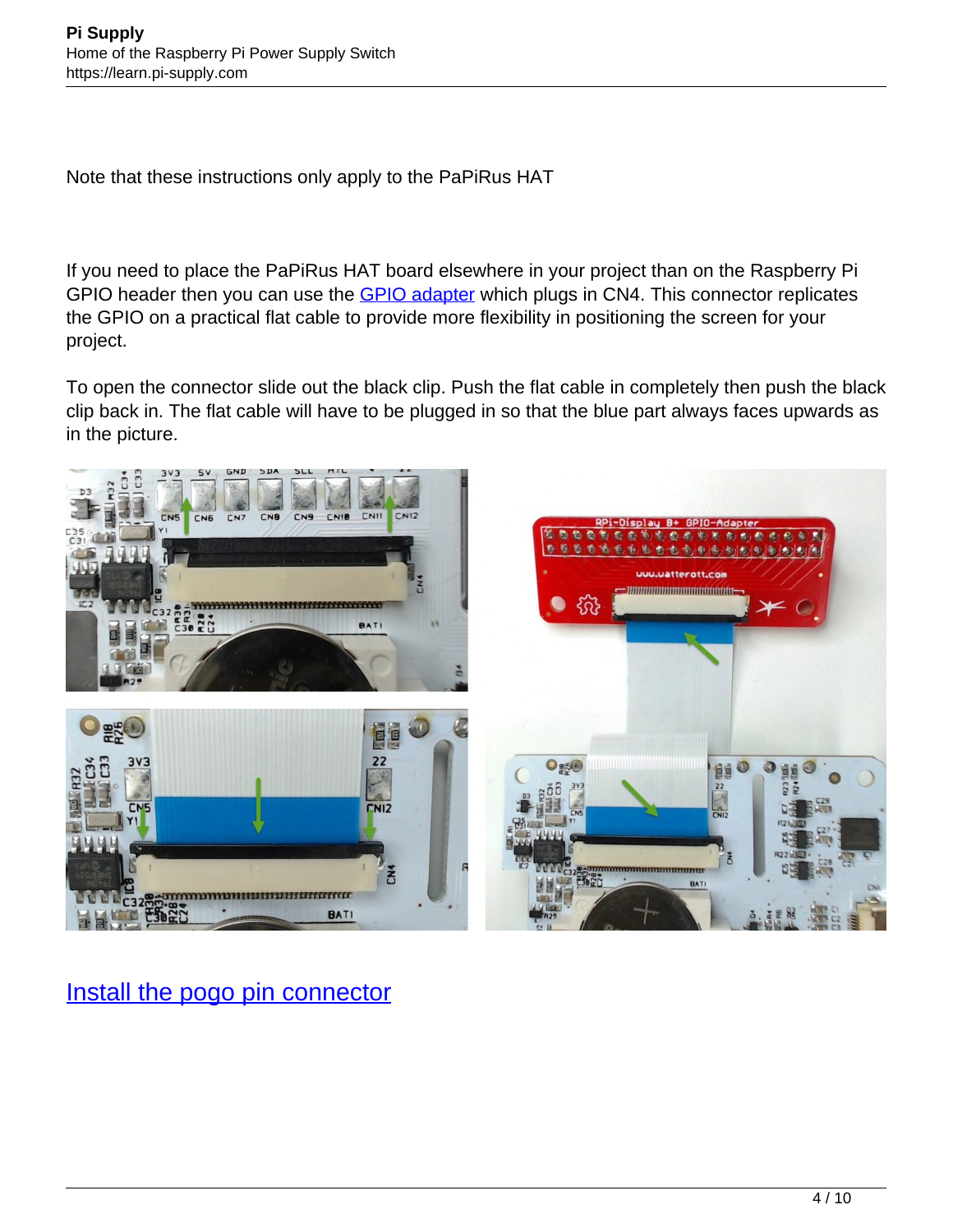Note that these instructions only apply to the PaPiRus HAT

The pogo pin will either be installed on CN13 or CN15 depending on whether you will be using your PaPiRus on a Raspberry Pi B+, 2B or a Raspberry Pi 3B.

Place the pogo pin in either of those pads from underneath as shown in the picture. By keeping the pogo pin in place perfectly perpendicular on the PCB proceed to solder it from the top side of the board. Use non lead free solder if possible as that's generally easier to work with. If you have a temperature adjustable controlled solder station you should be setting it to about 300° Celsius.



# Install the push buttons

Note that these instructions only apply to the PaPiRus HAT

Place the buttons on the top side of the PCB so that the legs completely go through and the bottom of the switch is touching the PCB.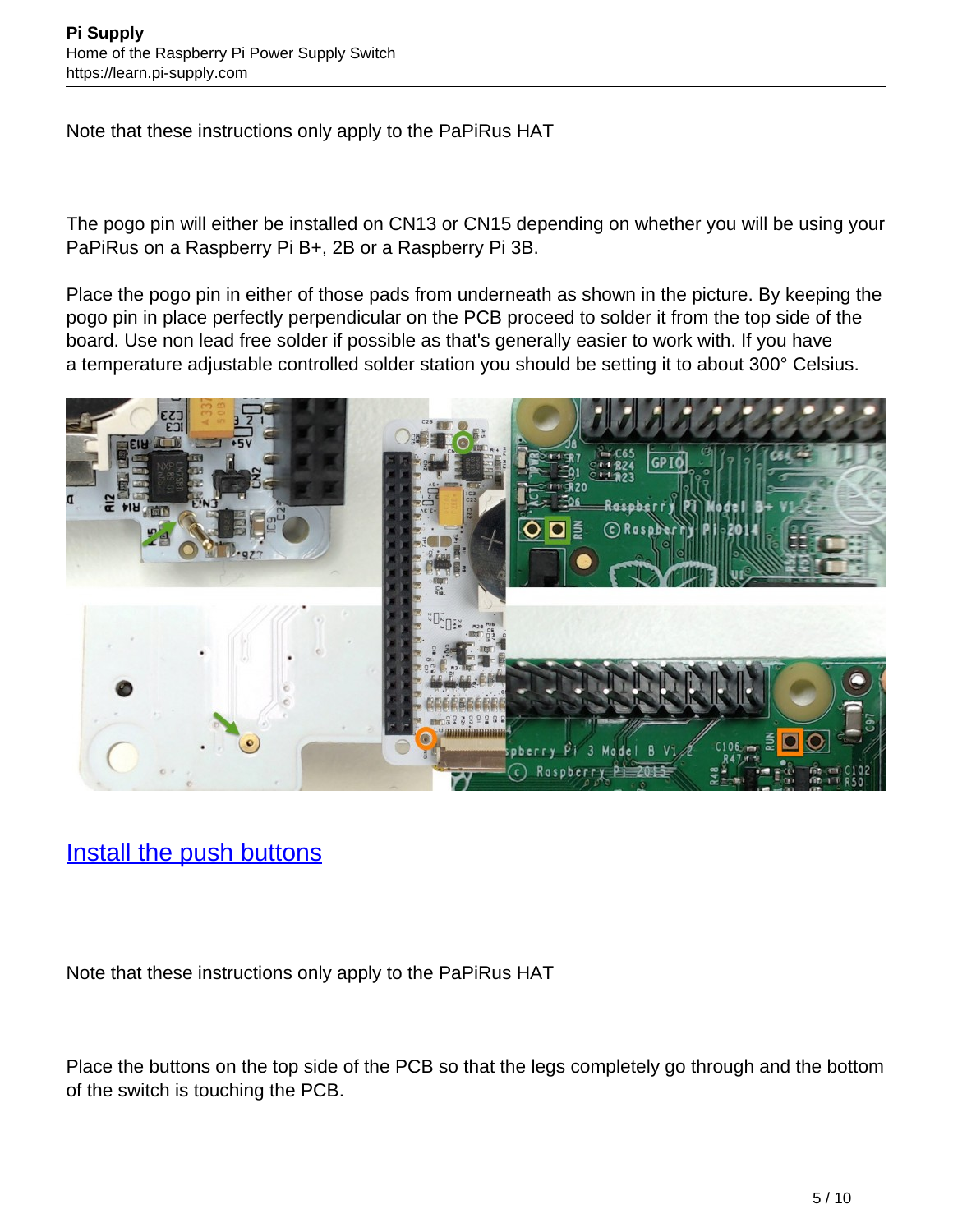Turn the board around and solder the feet with sufficient lead. Use non lead free solder if possible as that's generally easier to work with. If you have a temperature adjustable controlled solder station you should be setting it to about 300° Celsius.



# Barcode effect

If the screen size is not setup correctly writing on the screen will result in a barcode effect type of picture which might be wrongly mistaken as a defective screen.

To fix this simply type:

Remember that the screen sizes are:

2.7"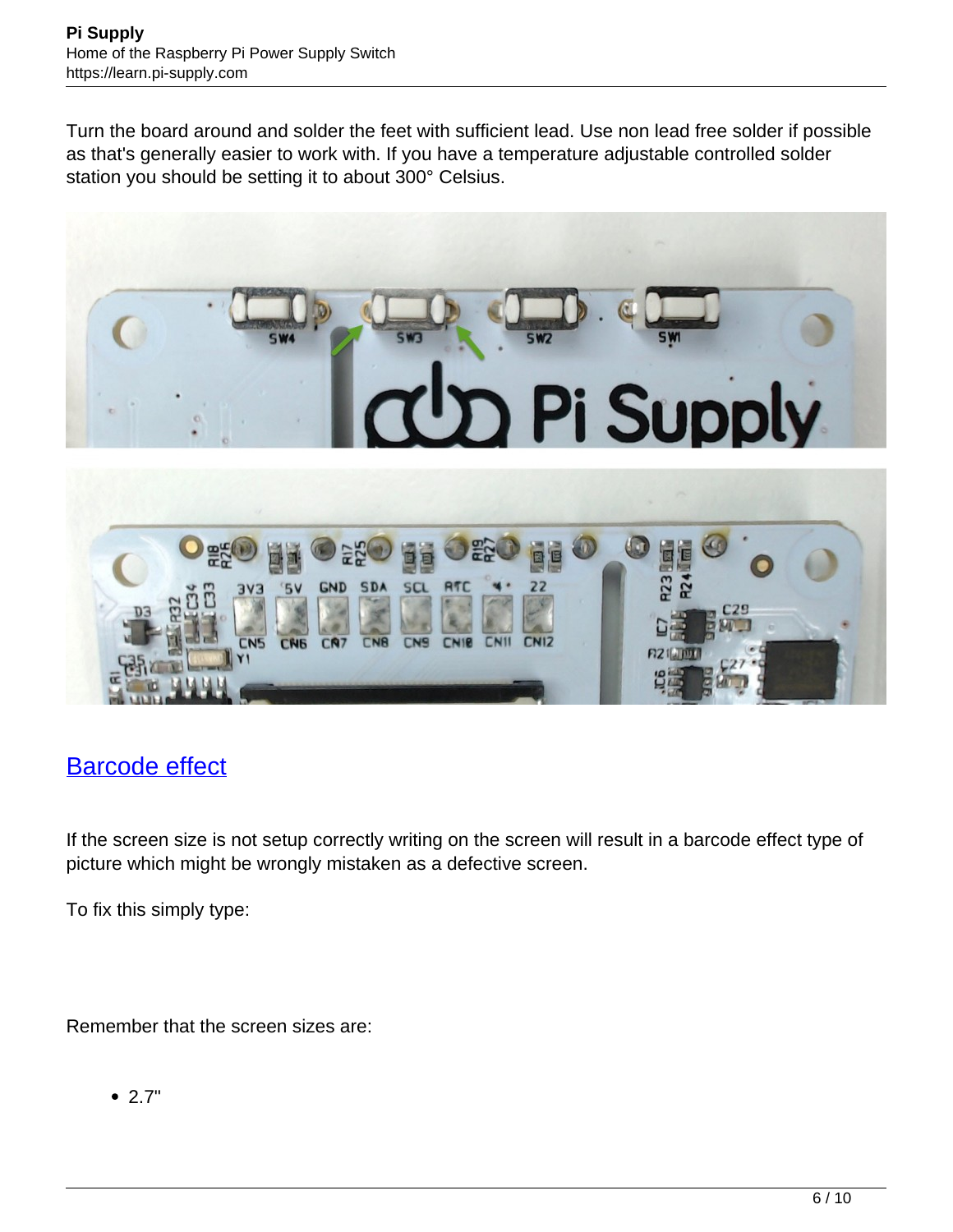- 2.6"
- $2.0"$
- $1.9"$
- 1.44"

Although we only provide 2.7", 2.0" and 1.44" for the moment.

Check this link to verify [which screen did you purchase](https://learn.pi-supply.com/product/epaper-displays/).

So for example to set a 2.0" screen you will need to type:



Which pins are used by PaPiRus?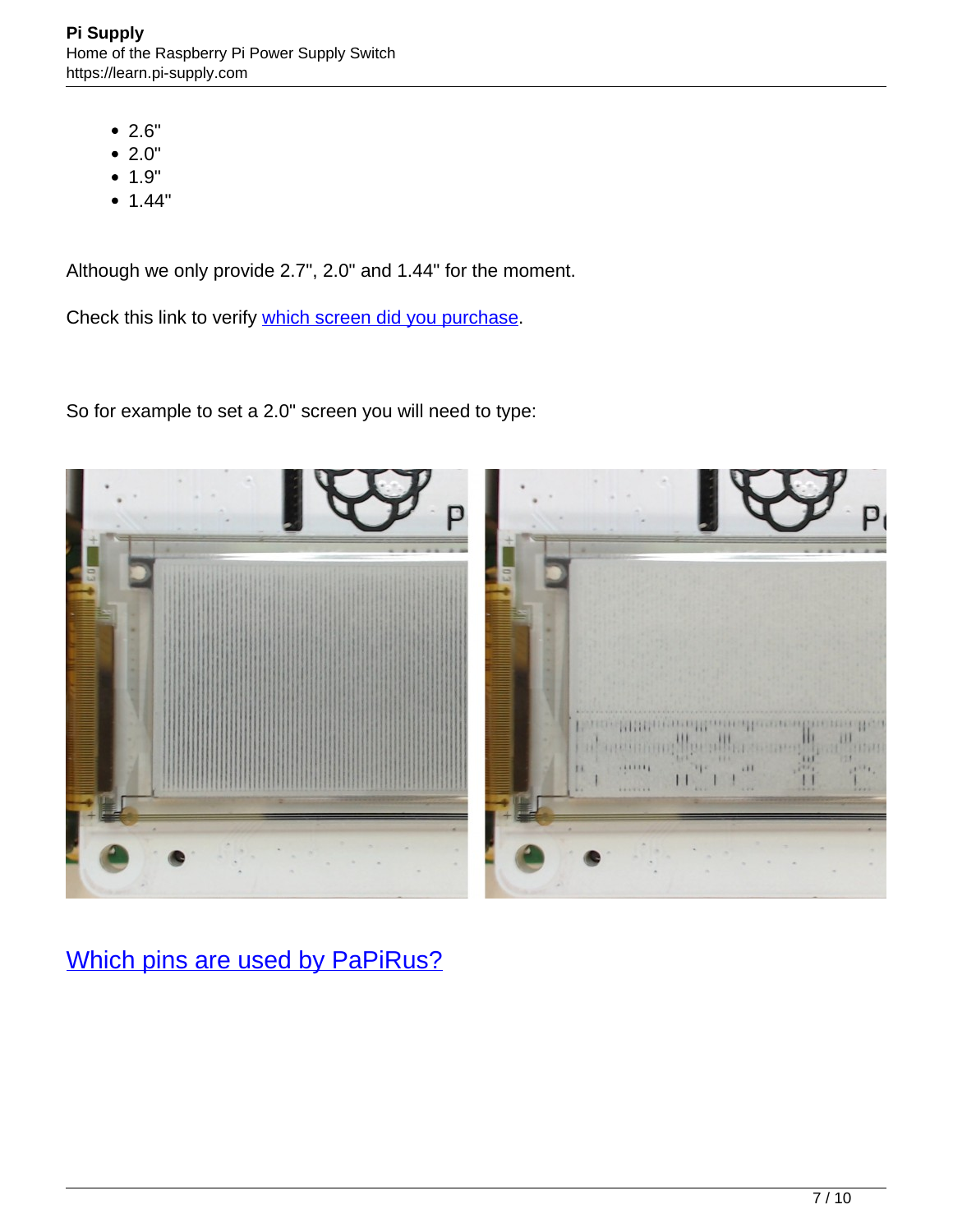Click to enlarge

Where can I find information about the software?

On [our GitHub repository](https://github.com/PiSupply/PaPiRus) we keep a very detailed documentation of the PaPiRus software. There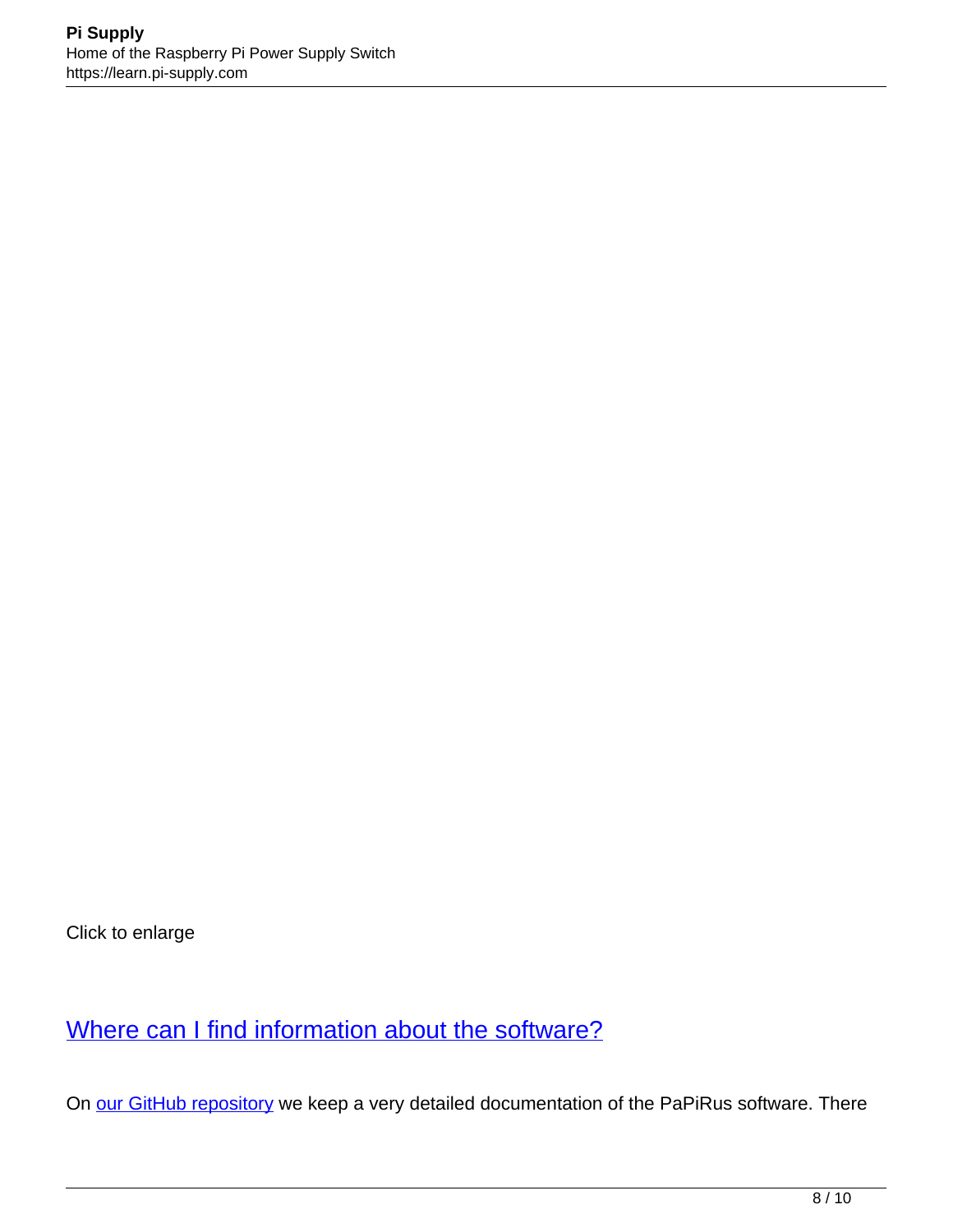you will also find in depth information about the hardware and much more.

#### I found small bi-adhesive pads in the box, what are they for?

The bi-adhesive pads are there so that you can fix the screen on the board.

Make sure that you use them once you are fairly sure that that's the configuration you want to keep the board in because removing those will be very tricky and will most certainly damage the screen.

We have had success removing those pads by cutting through them with a scalpel or a fairly similar type of blade. Obviously the adhesive part will not come off from the screen nor it will come off too easily from the board.

Is there an alternative to using the bi-adhesive pads provided? We have add success using blutack to keep the screen in place without preventing its removal. A small dot would be enough and should be fairly easy to detach.

#### Refresh rates and screen lifespan

A typical ePaper refresh rate for a full-screen update is around 1 to 2 Hz (1 to 2 updates per second). The refresh rate of the ePaper displays is dependent on a number of factors including temperature. At lower temperatures you have to drive the display more slowly otherwise you can get "ghosting" and also can damage the display. By fiddling with the temperature variables we have had customers who we know have got this level to ~15 Hz but this is not advised unless you know what you are doing as it will severely reduce the life of the display and may cause other bizarre side-effects.

Lastly, a good way to increase the refresh rate of information on the screen is to not use full screen updates but use partial updates as described below.

#### Full and Partial Updates

Also try using the method partial\_update() instead of the update() one if you want to refresh the screen faster and maybe want to create some simple animations. Remember though that the partial method cannot be used indefinitely and you will have to refresh the screen every once in a while. You should ideally do a full refresh of the screen every few minutes and it is also